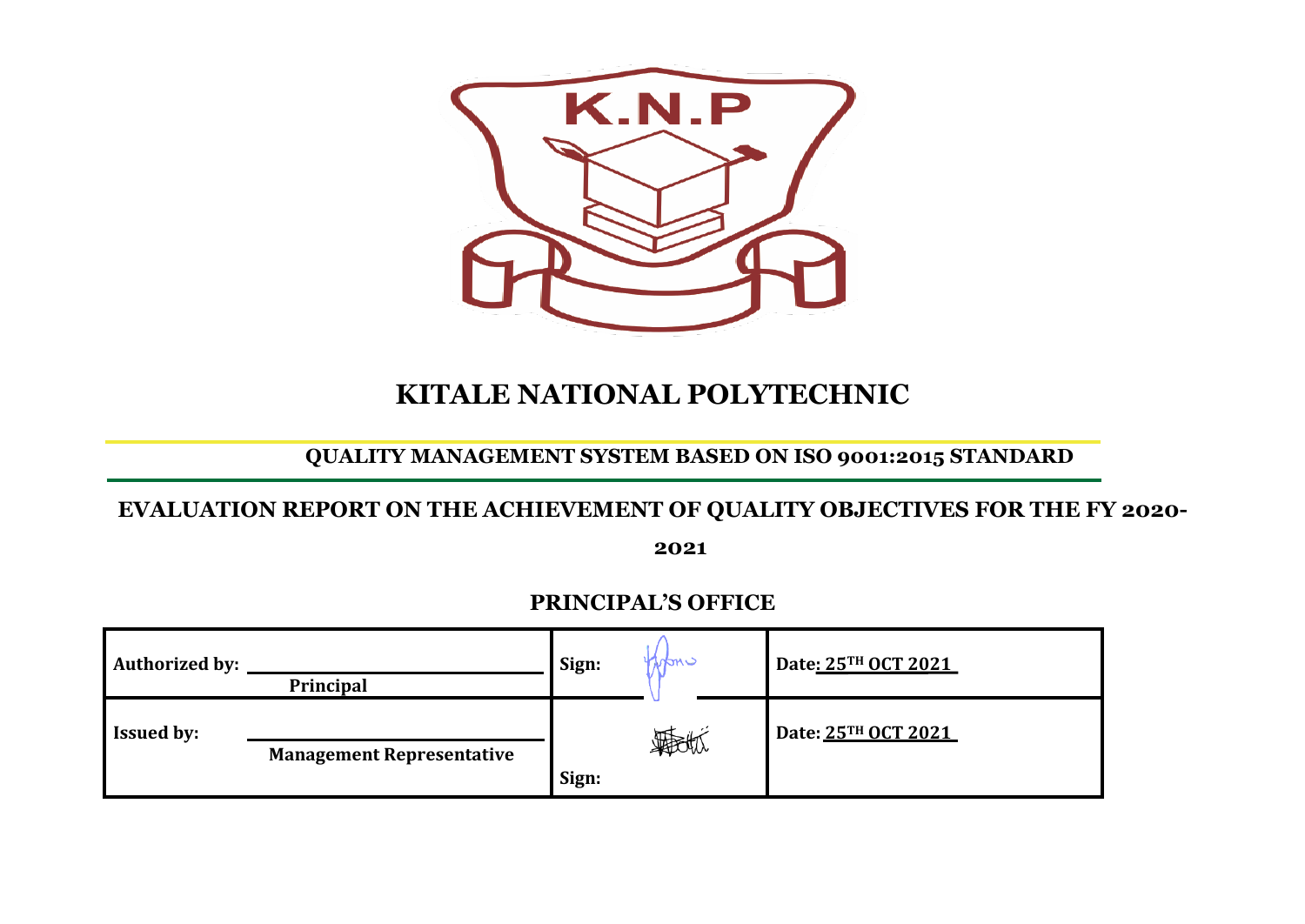#### **PRINCIPAL'S OFFICE**

#### **EVALUATION REPORT ON THE ACHIEVEMENT OF QUALITY OBJECTIVES**

| Objective                                                                                                                                                                                                                      | Who will be<br>responsible?                                                                                               | What will be done?                                                                                                                                                                        | When will it be<br>completed?                                                                                         | What<br>resources will<br>be required?                                                           | How will the<br>results be<br>monitored and<br>evaluated?                                                                                                                                                                                                       | Remarks                                                                                                                                                                                                                                  |
|--------------------------------------------------------------------------------------------------------------------------------------------------------------------------------------------------------------------------------|---------------------------------------------------------------------------------------------------------------------------|-------------------------------------------------------------------------------------------------------------------------------------------------------------------------------------------|-----------------------------------------------------------------------------------------------------------------------|--------------------------------------------------------------------------------------------------|-----------------------------------------------------------------------------------------------------------------------------------------------------------------------------------------------------------------------------------------------------------------|------------------------------------------------------------------------------------------------------------------------------------------------------------------------------------------------------------------------------------------|
| measurable<br><i>State</i><br>$\overline{a}$<br>objective<br>quality<br>of the<br>addressing<br>any<br>dimensions<br>$\theta$<br>quality<br>product / service                                                                  | Give the title of<br>person<br>the<br>to<br>ensure that the<br>quality objective is<br>achieved<br>(tbe<br>process owner) | State activities to be<br>undertaken to ensure that<br>the quality objective is<br>achieved                                                                                               | For every activity in<br>column 3 indicate<br>will be<br>when it<br>completed                                         | Indicate<br>the<br>resources required<br>to undertake the<br>in<br><i>activities</i><br>column 3 | Indicate how results<br>will be monitored and<br>evaluated that you've<br>the<br>quality<br>met<br>objective                                                                                                                                                    | the<br>Comment<br>$\mathfrak{O}n$<br>effectiveness of the objective<br><i>implementation</i>                                                                                                                                             |
| <b>ENHANCE</b><br>TO<br><b>THE</b><br><b>COMPETENCY OF</b><br><b>BY</b><br><b>STAFF</b><br><b>CONDUCTING</b><br><b>THE</b><br><b>ANNUAL</b><br><b>TRAINING NEEDS</b><br>ASSESMENT AND<br><b>IMPLMENTING</b><br><b>DEC 2018</b> | <b>PRINCIPAL</b>                                                                                                          | <b>CONDUCT</b><br><b>THE</b><br>TNA ANNUALLY<br><b>IMPLEMENT THE</b><br><b>FINDINGS TNA</b>                                                                                               | $1ST$ QUARTER<br>OF THE<br><b>FINANCIAL</b><br><b>YEAR</b><br>BY THE END<br>OF THE<br><b>FINANCIAL</b><br><b>YEAR</b> | <b>FUNDS</b><br>PERSONNEL                                                                        | <b>REVIEW</b><br><b>THE</b><br>TNA, TRAINING<br>REPORTS,<br><b>TRAINING</b><br>CERTIFICATES,<br><b>TRANING</b><br><b>SCHEDULES</b><br><b>ANALYSIS</b><br>OF<br><b>REPORTS</b><br>AND EVALUATE<br><b>THE</b><br><b>RESULTS</b><br>AT THE END OF<br>DECEMBER 2018 | <b>TNA</b><br><b>EEFFECTIVELY</b><br><b>CONDUCTED</b><br>AND SOME STAFF<br><b>EFFECTIVELY</b><br>TRAINED.<br><b>THE</b><br>HOWEVER,<br><b>PROCESS</b><br><b>IS</b><br>CONTIOUS SINCE<br><b>STAFF</b><br>DEVELOPMENT IS<br><b>DYNAMIC</b> |
| <b>ENHANCE</b><br><b>SECURITY BY</b><br><b>BY DECEMBER</b><br>2018                                                                                                                                                             | <b>PRINCIPAL</b>                                                                                                          | <b>BUILD PHASE</b><br><b>ONE OF THE</b><br>PERIMETER WALL<br><b>AND CONSTRUCT</b><br>THE MAIN GATE<br><b>FITTED WITH</b><br><b>SECURITY</b><br><b>INRASTRUCTURAL</b><br><b>FACILITIES</b> | ON THE $2^{ND}$<br><b>QUARTER OF</b><br>THE FY<br>2017/2018                                                           | <b>FUNDS</b><br><b>SKILLED</b><br>PERSONNEL                                                      | <b>REVIEW</b><br><b>PROJECT</b><br><b>MANAGEMENT</b><br><b>SCHEDULE OR</b><br>WORKPLAN,<br>PROJECT<br><b>MANAGEMENT</b><br>REPORTS, SITE<br><b>MEETING</b>                                                                                                      | PHASE ONE OF<br>PERIMETER WALL<br>CONSTRUCTED<br><b>AND A MODERN</b><br><b>GATE WITH</b><br><b>SECURITY</b><br><b>FEATURES</b><br>CONSTRUCTED.<br>THE OBJECTIVE                                                                          |